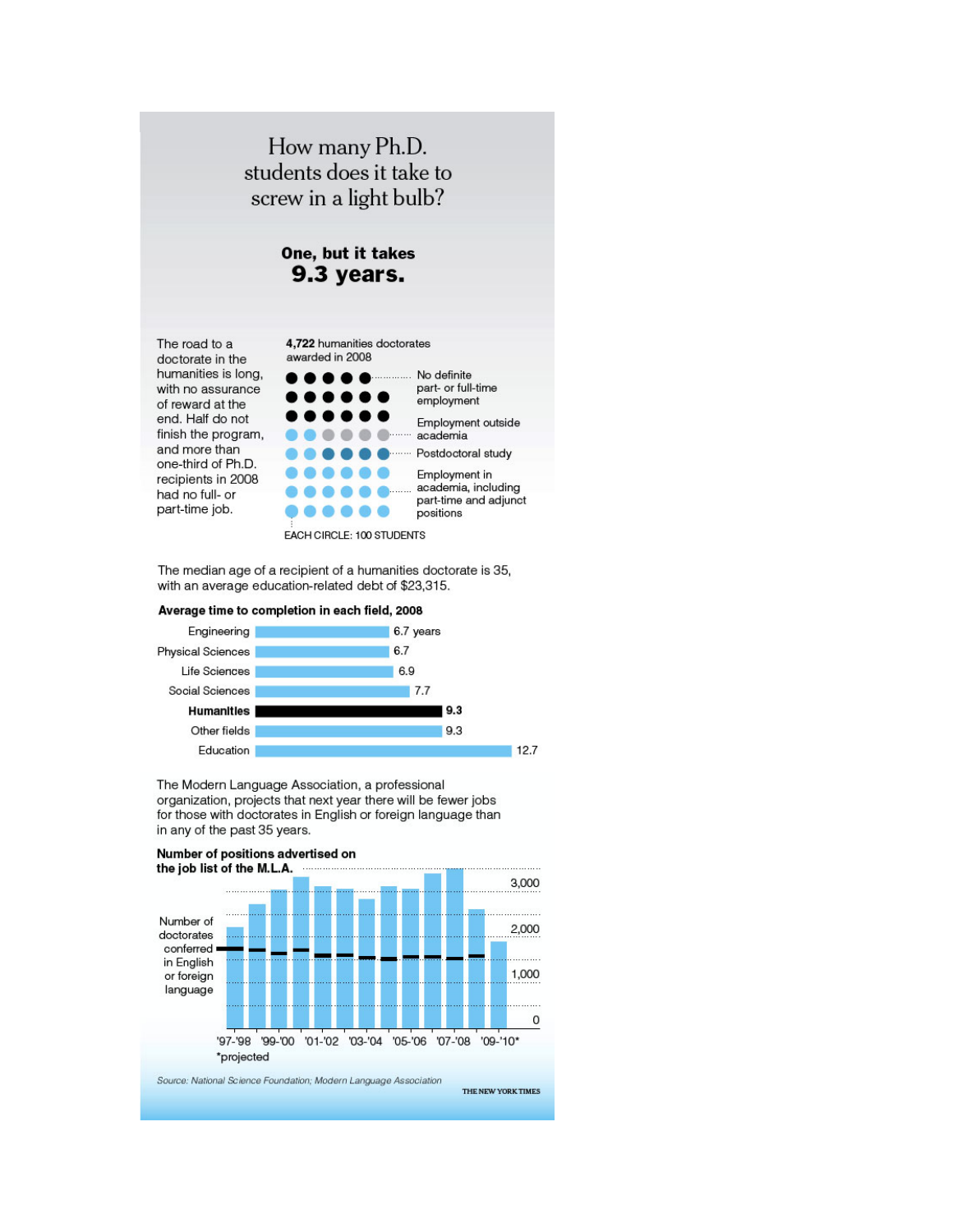April 8, 2010

## **The Long-Haul Degree**

## **By [PATRICIA COHEN](http://topics.nytimes.com/top/reference/timestopics/people/c/patricia_cohen/index.html?inline=nyt-per)**

Law students get a diploma in three years. Medical students receive an M.D. in four. But for graduate students in the humanities, it takes, on average, more than nine years to complete a degree. What some of those Ph.D. recipients may not realize is that they could spend another nine years, or more, looking for a tenure-track teaching job at a college or university — without ever finding one.

As the recession has downsized university endowments and departments, the sense of crisis that has surrounded graduate education for more than a decade has sharpened. "What's worse than desperate?" asks William Pannapacker, an associate professor of English at Hope College, in Michigan, who writes a column for The Chronicle of Higher Education under the name Thomas H. Benton.

A graduate-school Cassandra, Dr. Pannapacker calls the graduate apprenticeship system bankrupt and warns students against the heartbreak of pursuing a Ph.D. While finishing his own degree in American civilization at [Harvard](http://topics.nytimes.com/top/reference/timestopics/organizations/h/harvard_university/index.html?inline=nyt-org) in 1999 (another difficult job year), he helped organize a protest at the annual meeting of the Modern Language Association, an organization of scholars and professors of language and literature.

On a large reproduction of [Goya](http://topics.nytimes.com/top/reference/timestopics/people/g/francisco_de_goya/index.html?inline=nyt-per)'s bloody painting "Saturn Devouring His Son," he wrote, "Enjoying your apprenticeship yet?"

First- and second-year Ph.D. students in, say, English literature may not face the same aching course load or backstabbing competition as their friends in medical and law schools, but they have a longer haul ahead. Doctoral students are expected not only to master a wide swath of material to pass general and oral exams, but to produce a nearly book-length dissertation of original research that, depending on the subject, may ultimately sit on a shelf as undisturbed as the Epsom salts at the back of the medicine chest. These students must earn their keep by patching together a mix of grants and wages for helping to teach undergraduate courses — a job that eats into research time. Third-year medical students may be bleary eyed from hospital rotations, but at least the work goes toward their degree.

This system of financing is partly responsible for the absurdly long time it can take to get a degree in the humanities, says Debra W. Stewart, president of the Council of Graduate Schools. In many countries, the government pays students to complete Ph.D.'s within a certain time frame, perhaps three or four years.

In the United States, given that most students take time off, nearly a dozen years can pass between receiving a B.A. and Ph.D. About half who enter a humanities doctoral program drop out along the way. The average student receiving a Ph.D. today is 35 years old,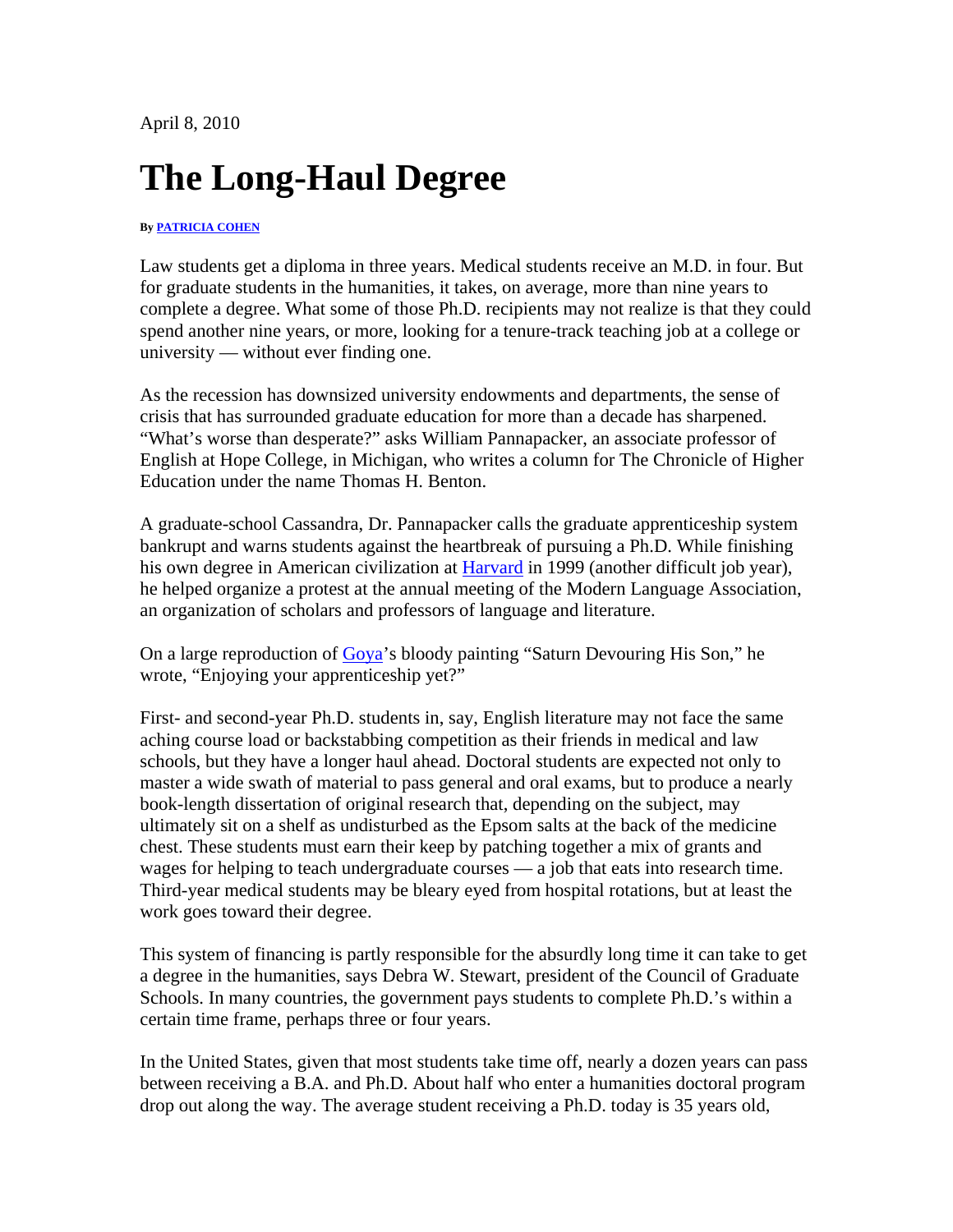\$23,000 in debt and facing a historically bad job market. Adjunct jobs — with year-toyear contracts, no benefits and no security — may be the only option.

[Louis Menand,](http://topics.nytimes.com/top/reference/timestopics/people/m/louis_menand/index.html?inline=nyt-per) an English professor at Harvard and another longtime critic of the Ph.D. production process, notes: "Lives are warped because of the length and uncertainty of the doctoral education process." In his new book, "The Marketplace of Ideas," he writes, "Put in less personal terms, there is a huge social inefficiency in taking people of high intelligence and devoting resources to training them in programs that half will never complete and for jobs that most will not get."

In the spring issue of the Modern Language Association's newsletter, Sidonie Smith, an English professor at the [University of Michigan](http://topics.nytimes.com/top/reference/timestopics/organizations/u/university_of_michigan/index.html?inline=nyt-org) and president of the organization, resuscitated a proposal that had been swirling around blue-ribbon task forces and educational panels for years: to broaden the range of research options beyond the classic dissertation to include already-published peer-reviewed essays, research portfolios and digital publications and presentations. Aside from shortening the Ph.D. process, she argues, this would make scholarship less arcane and more relevant.

Despite high-level support for reform, educators say that wholesale change is not likely any time soon. For one, any meaningful transformation in doctoral requirements must be adopted universally, says Richard Wheeler, interim vice chancellor for academic affairs and former dean of the graduate college at the [University of Illinois](http://topics.nytimes.com/top/reference/timestopics/organizations/u/university_of_illinois/index.html?inline=nyt-org), Urbana-Champaign. Who would want to attend a program that another university — and potential employer — doesn't recognize as valid? "It hasn't reached enough of a crisis point yet," Dr. Wheeler says.

"It's very hard to get through the graduate student experience," he adds.

The union of graduate students at Illinois staged a brief strike in November over guarantees that their tuition would be waived. Dr. Wheeler attributes the protest to general discontent as much as specific employment issues. "There's despair, anger, frustration," he says. "A lot of people are unhappy."

Dr. Wheeler, who received his English Ph.D. in 1969, took four years to finish. Graduate programs have since added more stringent requirements, he says, and expectations for what a degree holder is supposed to have accomplished have radically increased. He had not published anything when he was hired; today, applicants are expected to have a list of published research on their résumés.

The job problem has been brewing for years. In 1989, [William G. Bowen](http://topics.nytimes.com/top/reference/timestopics/people/b/william_g_bowen/index.html?inline=nyt-per) and Julie Ann Sosa issued a widely publicized report that forecast a huge turnover in faculty and suggested the creation of a federal program to increase humanities and social sciences Ph.D.'s. Many students — Dr. Pannapacker included — took that advice to heart. Ph.D. production in English and American language and literature grew 61 percent between 1987 and 1995; history Ph.D.'s rose by 51 percent.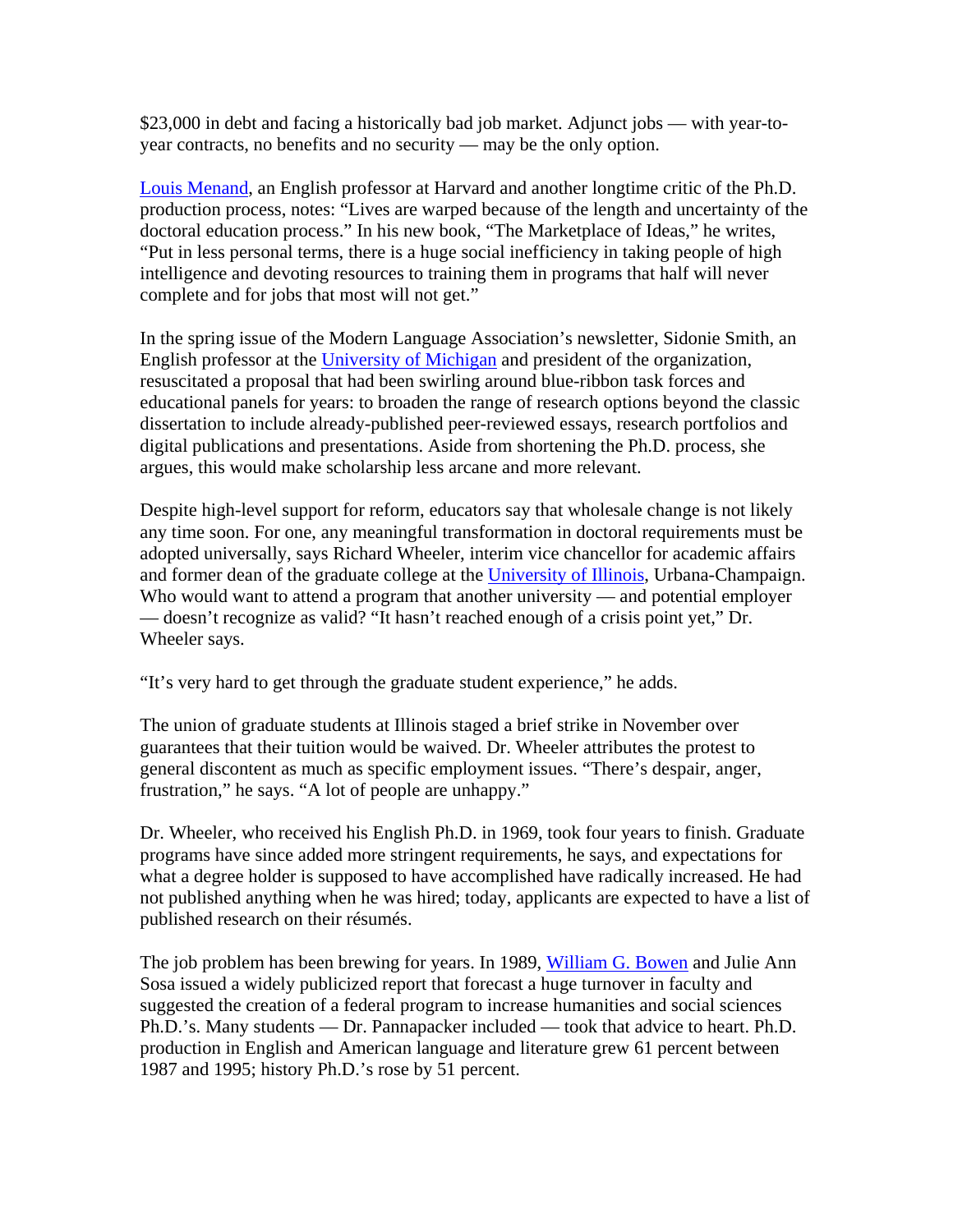By the late 1990s, though, the spanking-new degree candidates discovered just how mistaken the Bowen-Sosa report was. The end of mandatory retirement and the increase in the use of part-time and adjunct faculty meant there were many more exceptionally qualified job seekers than jobs. The current recession has only exacerbated the problem, with many institutions imposing hiring freezes or layoffs. The M.L.A., for example, reported that its total job listings dropped by a quarter in the 2008-2009 academic year, the largest single-year decline in the 34 years that the organization has been doing job counts. And these numbers don't include postings that were subsequently canceled because of budget cuts.

At the same time, the practice of hiring off-tenure teachers is growing. According to a new survey of humanities departments by the American Academy of Arts and Sciences, half of the faculty members in English and foreign languages — more than any other department — are not on a tenure track. Part of the reason for the large number is that freshman composition classes, which are often required, are taught by those departments, and adjuncts.

Unlike in life science or engineering, the number of doctoral degrees awarded in the humanities — the pool of fields that generally include languages, history, philosophy, music, drama and archeology — has actually dipped in the last few years, with 4,722 recipients in 2008 (down from 5,112 in 2007), according to the [National Science](http://topics.nytimes.com/top/reference/timestopics/organizations/n/national_science_foundation/index.html?inline=nyt-org)  [Foundation.](http://topics.nytimes.com/top/reference/timestopics/organizations/n/national_science_foundation/index.html?inline=nyt-org)

But more than a third of those degree-holders had no definite job (part or full time, off or on a tenure track) or any postdoctoral study commitment.

The number of degrees may dip further. Some major universities, including Harvard, Princeton, the [University of Chicago](http://topics.nytimes.com/top/reference/timestopics/organizations/u/university_of_chicago/index.html?inline=nyt-org), Emory and Northwestern, reduced the number of doctoral students in the humanities and social sciences they admitted this past year. Much more radical cuts would be required to bring the supply of graduates and the demand for them into balance, and that would be a solution that stirs up its own problems. If enrollment drops too low, there may not be enough students to justify courses in specialized areas.

Other practical reasons exist for resisting reductions. Doctoral programs bring prestige to a university and help retain faculty members who want to mentor the next generation of scholars. They also provide the staff for courses offered to first- and second-year undergraduates — a task many tenured faculty members resist. Even graduate students on full scholarships are cheap labor if they are teaching enough tuition-paying undergraduates.

Dr. Wheeler would like to reverse that practice, at least. "Putting as many faculty in front of undergraduates as possible," he says, would not only improve the quality of education but would also increase the demand for more tenured faculty members over time.

Funding to hire the professors in the first place has to be there, however.